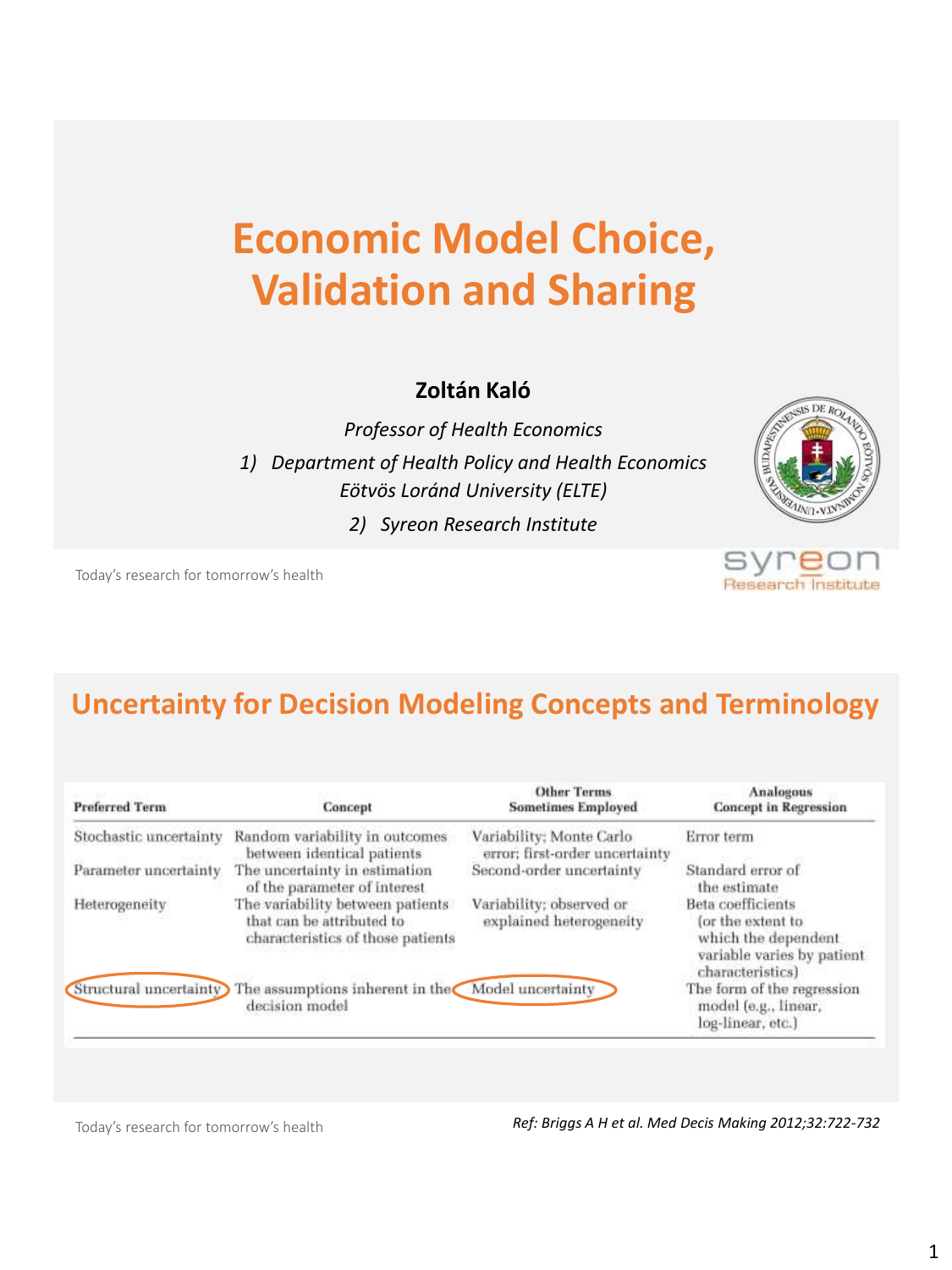#### **Approximations are unavoidable in modeling**

- **"Remember that all models are wrong: the practical question is how wrong do they have to be to not to be useful\*"**
- The search for 'absolute accuracy':
	- adds complexity
	- imposes costs (evidence gathering, computation time)
	- complicates communication
	- increases potential modeling errors
	- need to justify in terms of better decisions

Today's research for tomorrow's health *\*Schulpher M. ISPOR, Athens 2008 based upon Box and Draper (1987) Emprirical Model-Building and Response Surfaces p.424 Wiley*

### **Non-scientific factors influencing model choice**

- Monopoly: complex models are more difficult to
	- develop or replicate
	- modify
	- adapt
	- submit
	- (validate)
- Preferable results for the sponsor
	- maximising the impact of product benefits
	- ignoring or minimising the impact comparative disadvantages of products